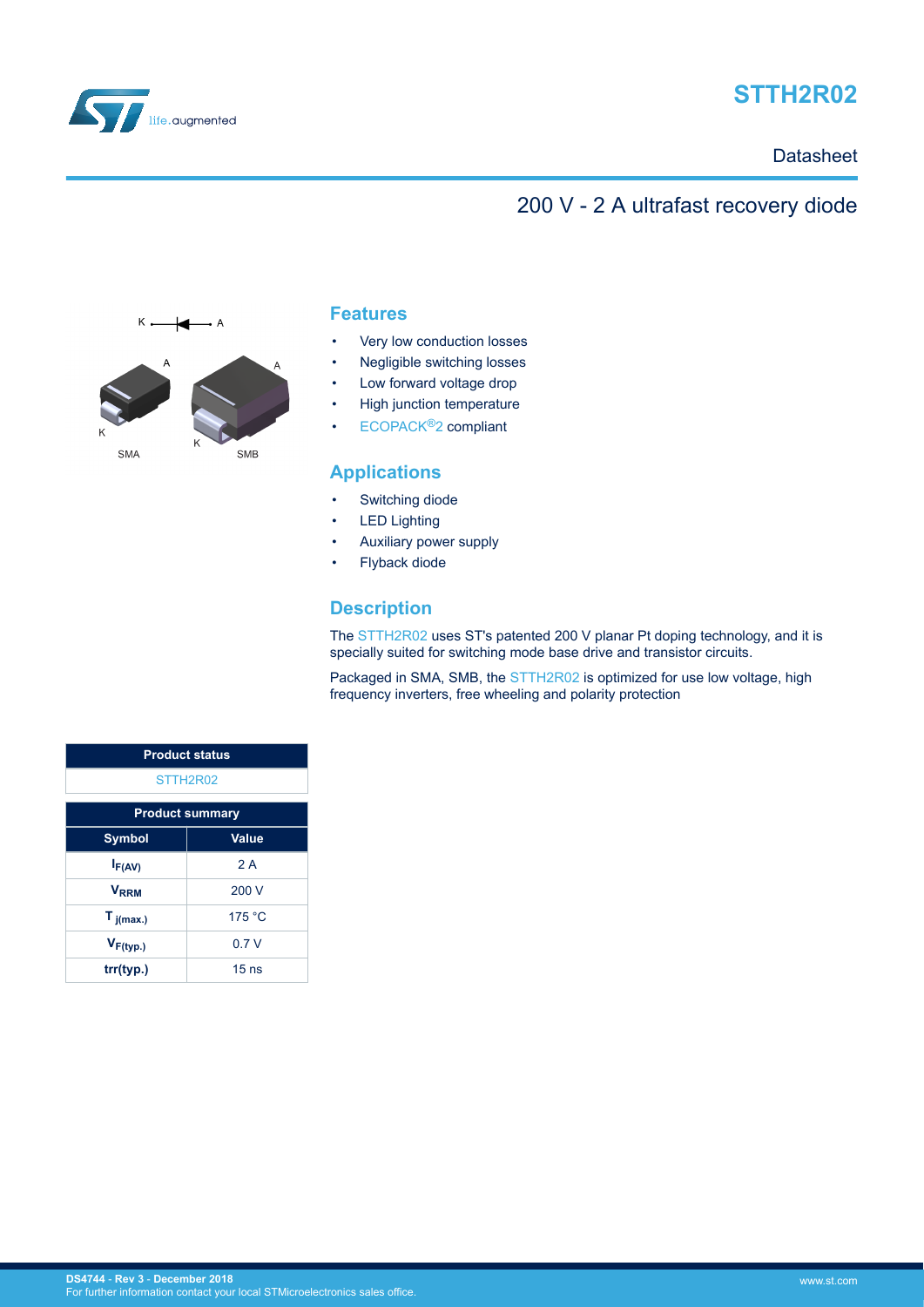## **1 Characteristics**

**STI** 

### **Table 1. Absolute ratings (limiting values at 25 °C, unless otherwise specified)**

| Symbol                 | <b>Parameter</b>                                                  |            |               | Value           | <b>Unit</b> |
|------------------------|-------------------------------------------------------------------|------------|---------------|-----------------|-------------|
| <b>V<sub>RRM</sub></b> | Repetitive peak reverse voltage                                   |            |               | 200             | ٧           |
|                        |                                                                   | <b>SMA</b> | $T_1 = 90 °C$ | $\mathcal{P}$   | A           |
| $I_{F(AV)}$            | Average forward current $\delta$ = 0.5, square wave<br><b>SMB</b> |            | $T_1 = 90 °C$ |                 |             |
| <b>IFSM</b>            | $t_0$ = 10 ms sinusoidal<br>Surge non repetitive forward current  |            |               | 75              | A           |
| $T_{\text{stg}}$       | Storage temperature range                                         |            |               | $-65$ to $+175$ | °C          |
| Ti                     | Operating junction temperature                                    |            |               | $+175$          | °C          |

#### **Table 2. Thermal resistance parameter**

| <b>Symbol</b>        | Parameter        |                    | Max. value | <b>Unit</b> |
|----------------------|------------------|--------------------|------------|-------------|
| K <sub>th(j-l)</sub> | Junction to lead | <b>SMB</b><br>SMA/ | 30         | °C/W        |

For more information, please refer to the following application note :

• AN5088 : Rectifiers thermal management, handling and mounting recommendations

#### **Table 3. Static electrical characteristics**

| <b>Symbol</b>        | Parameter               | <b>Test conditions</b> |                 | Min.                     | Typ. | Max. | <b>Unit</b> |
|----------------------|-------------------------|------------------------|-----------------|--------------------------|------|------|-------------|
| $I_R$ <sup>(1)</sup> | Reverse leakage current | $T_i = 25 °C$          | $V_R = V_{RRM}$ | ٠                        |      | 3    | μA          |
|                      |                         | $T_i = 125 °C$         |                 |                          | 2    | 20   |             |
| $V_F(2)$             | Forward voltage drop    | $T_i = 25 °C$          | $I_F = 6 A$     | $\overline{\phantom{0}}$ |      | 1.20 |             |
|                      |                         | $T_i = 25 °C$          | $I_F = 2 A$     | $\overline{\phantom{0}}$ | 0.89 | 1.00 | $\vee$      |
|                      |                         | $T_i = 100 °C$         |                 | ٠                        | 0.76 | 0.85 |             |
|                      |                         | $T_i = 150 °C$         |                 | $\overline{\phantom{a}}$ | 0.70 | 0.80 |             |

*1. Pulse test: tp = 5 ms, δ < 2%*

*2. Pulse test: tp = 380 µs, δ < 2%*

To evaluate the conduction losses, use the following equation:

 $P = 0.68 \times I_{F(AV)} + 0.06 \times I_{F}^{2}(RMS)$ 

For more information, please refer to the following application notes related to the power losses :

- AN604: Calculation of conduction losses in a power rectifier
- AN4021: Calculation of reverse losses on a power diode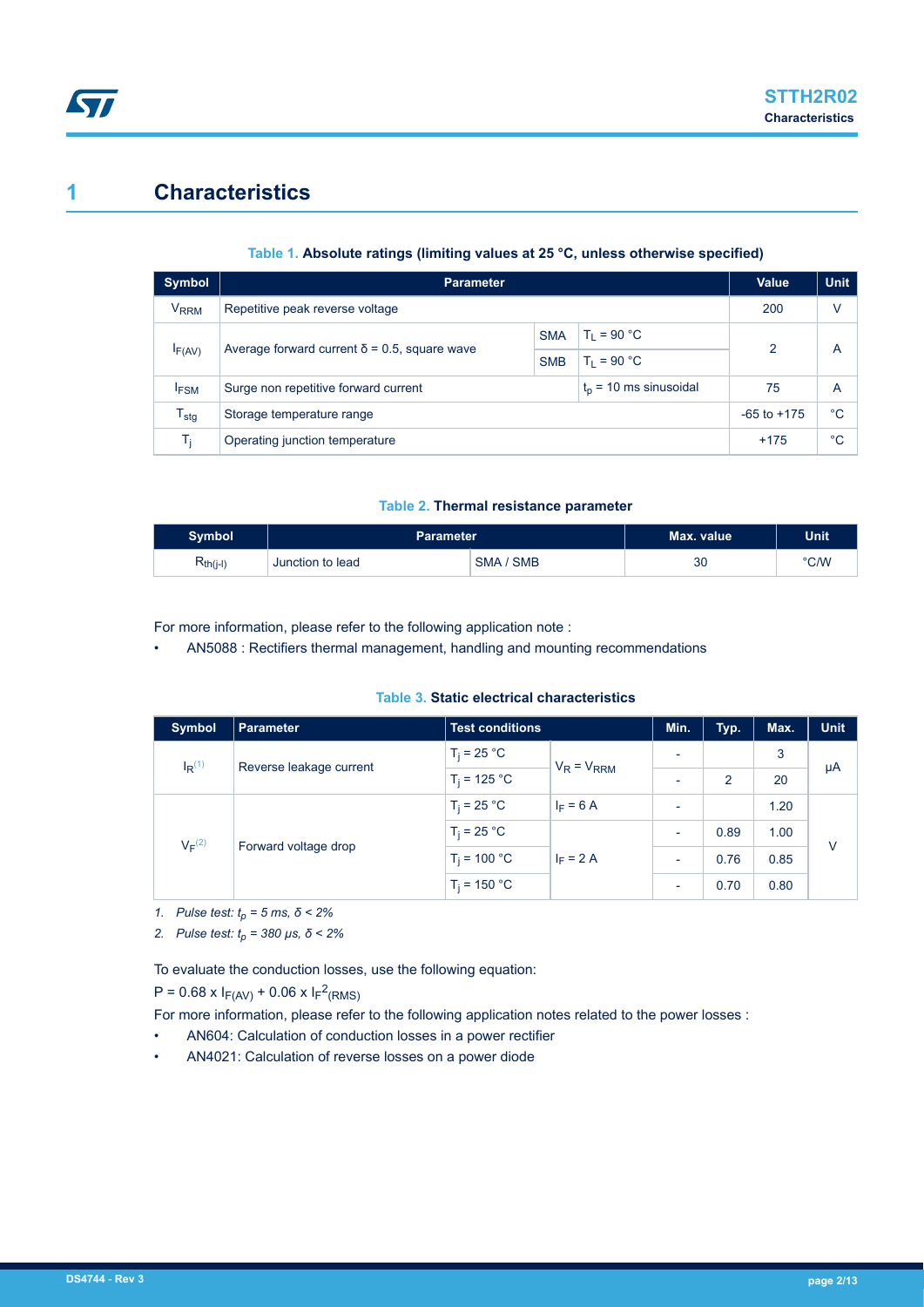| Symbol                                   | <b>Parameters</b>                                          | <b>Test conditions</b>                                                                  | Min.                     | Typ. | Max. Unit |    |
|------------------------------------------|------------------------------------------------------------|-----------------------------------------------------------------------------------------|--------------------------|------|-----------|----|
|                                          |                                                            | $I_F = 1$ A, dl <sub>F</sub> /dt = -50 A/µs, V <sub>R</sub> = 30 V                      |                          | 23   | 30        | ns |
| Reverse recovery time<br>t <sub>rr</sub> | $I_F = 1$ A, dl <sub>F</sub> /dt = -100 A/us, $V_R = 30$ V | $\overline{\phantom{0}}$                                                                | 15                       | 20   |           |    |
| <b>IRM</b>                               | Reverse recovery current                                   | $I_F = 2$ A, dl <sub>F</sub> /dt = -200 A/us, $V_R = 160$ V, T <sub>i</sub> = 125 °C    | ۰                        | 3    | 4         | A  |
| tfr                                      | Forward recovery time                                      | $I_F = 2$ A, dl <sub>F</sub> /dt = 100 A/µs, V <sub>FR</sub> = 1.1 V <sub>F(max.)</sub> | $\overline{\phantom{0}}$ | 40   |           | ns |
| $V_{FP}$                                 | Forward recovery voltage                                   | $I_F = 2 A$ , dl <sub>F</sub> /dt = 100 A/µs                                            |                          | 2.0  |           | V  |

### **Table 4. Dynamic characteristics (T<sup>j</sup> = 25 °C unless otherwise specified)**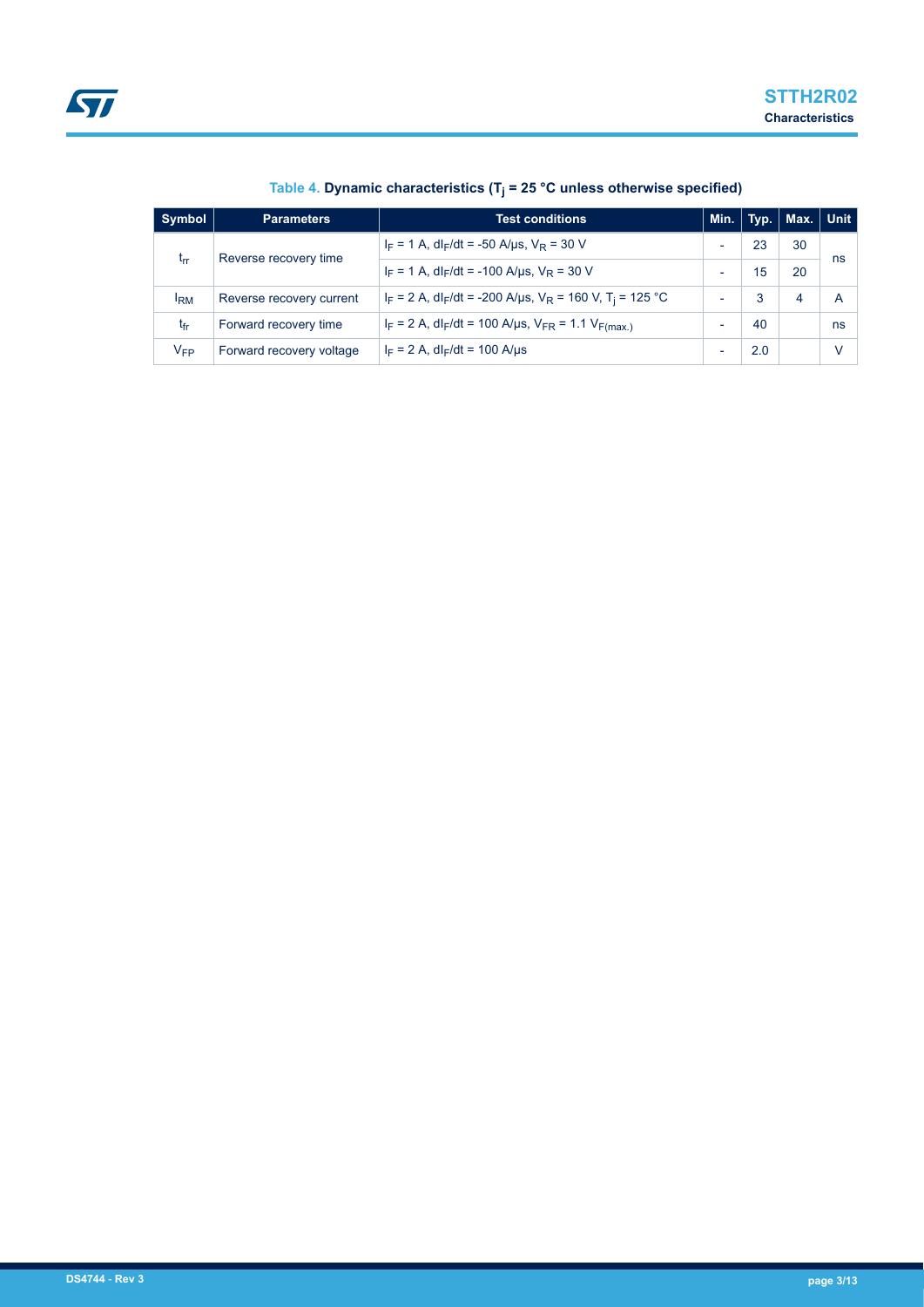### **1.1 Characteristics (curves)**





**Figure 4. Relative variation of thermal impedance junction to lead versus pulse duration (SMA)**

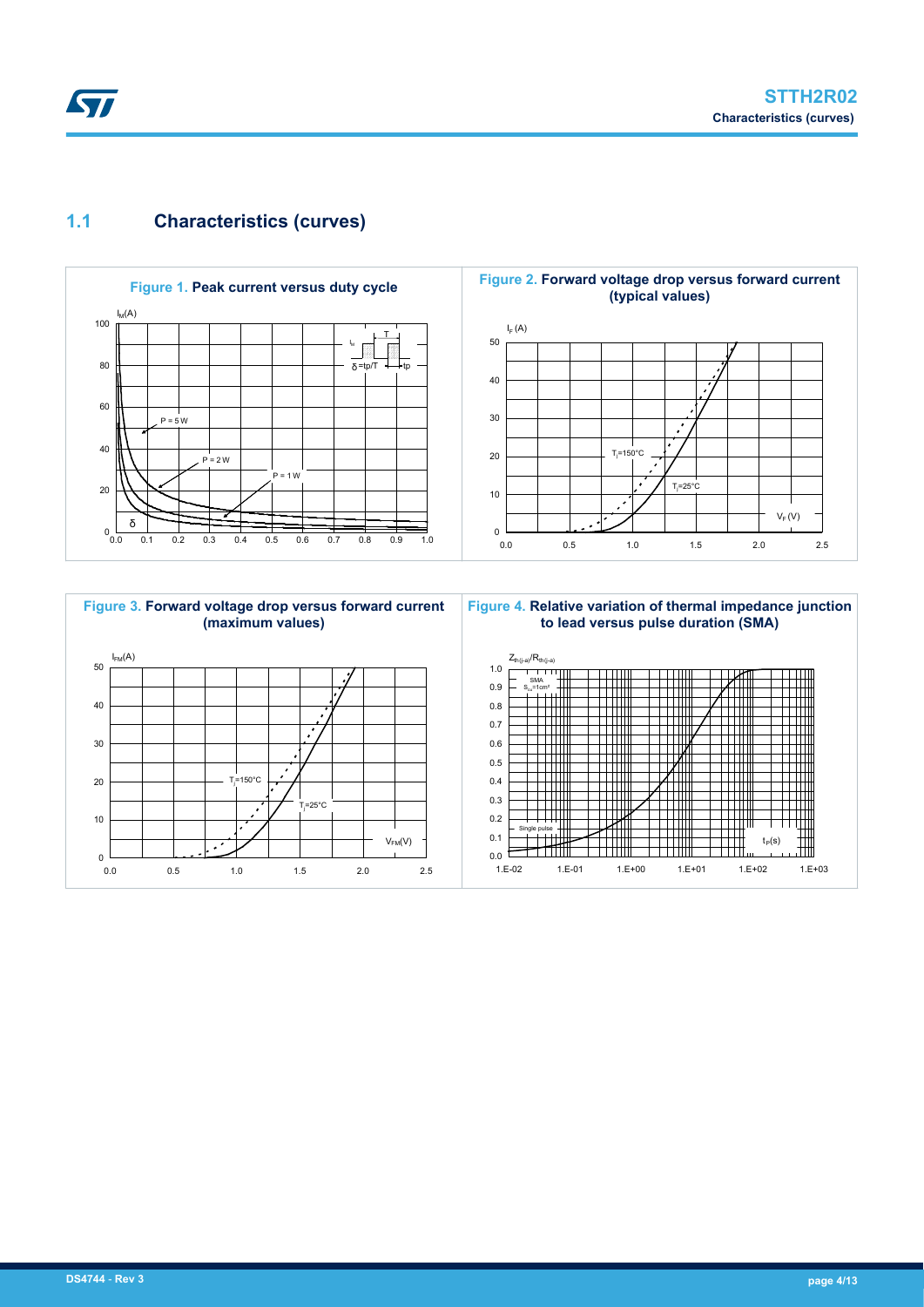





**Figure 8. Reverse recovery time versus dIF/dt (typical values)**



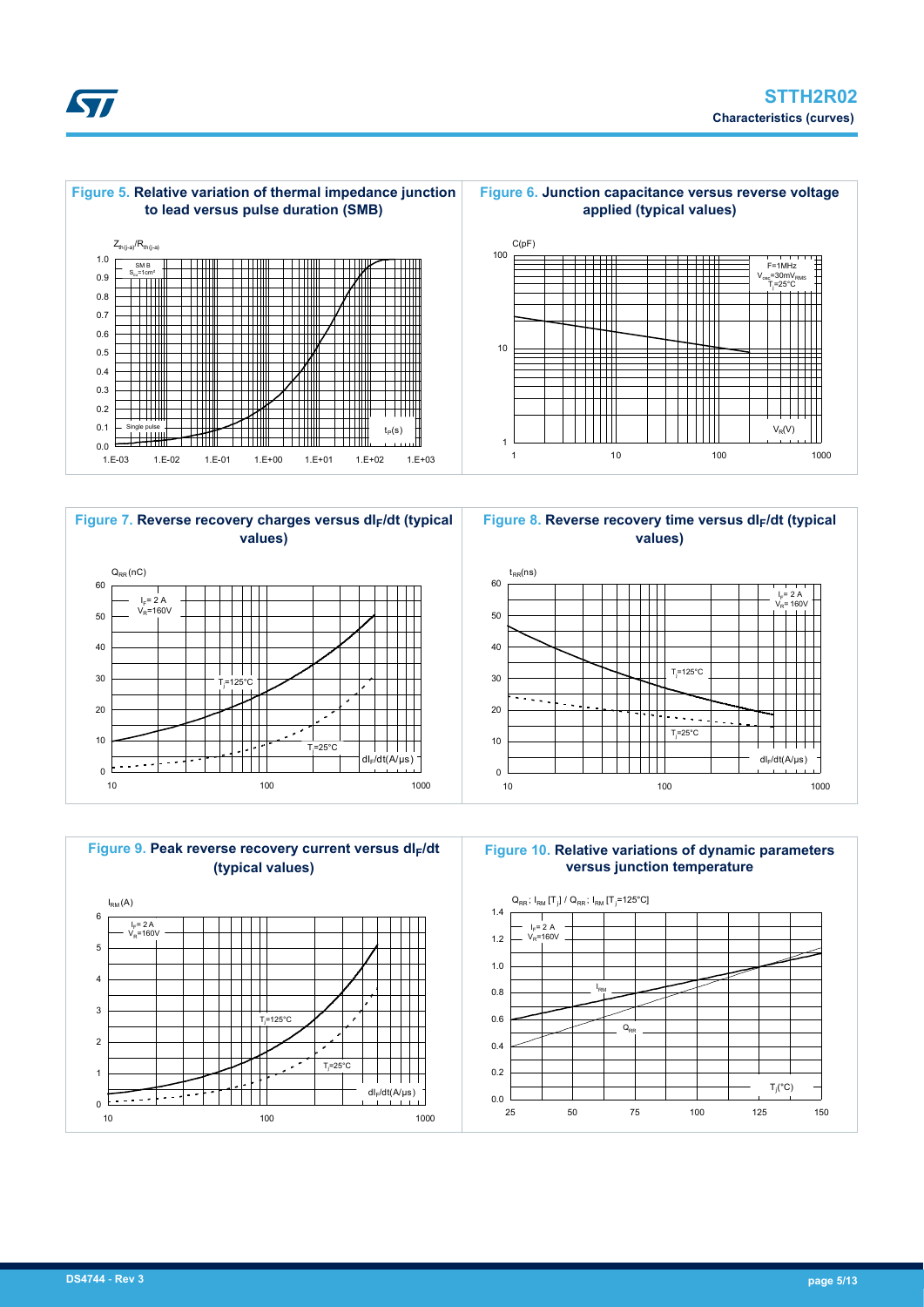



### **DS4744** - **Rev 3 page 6/13**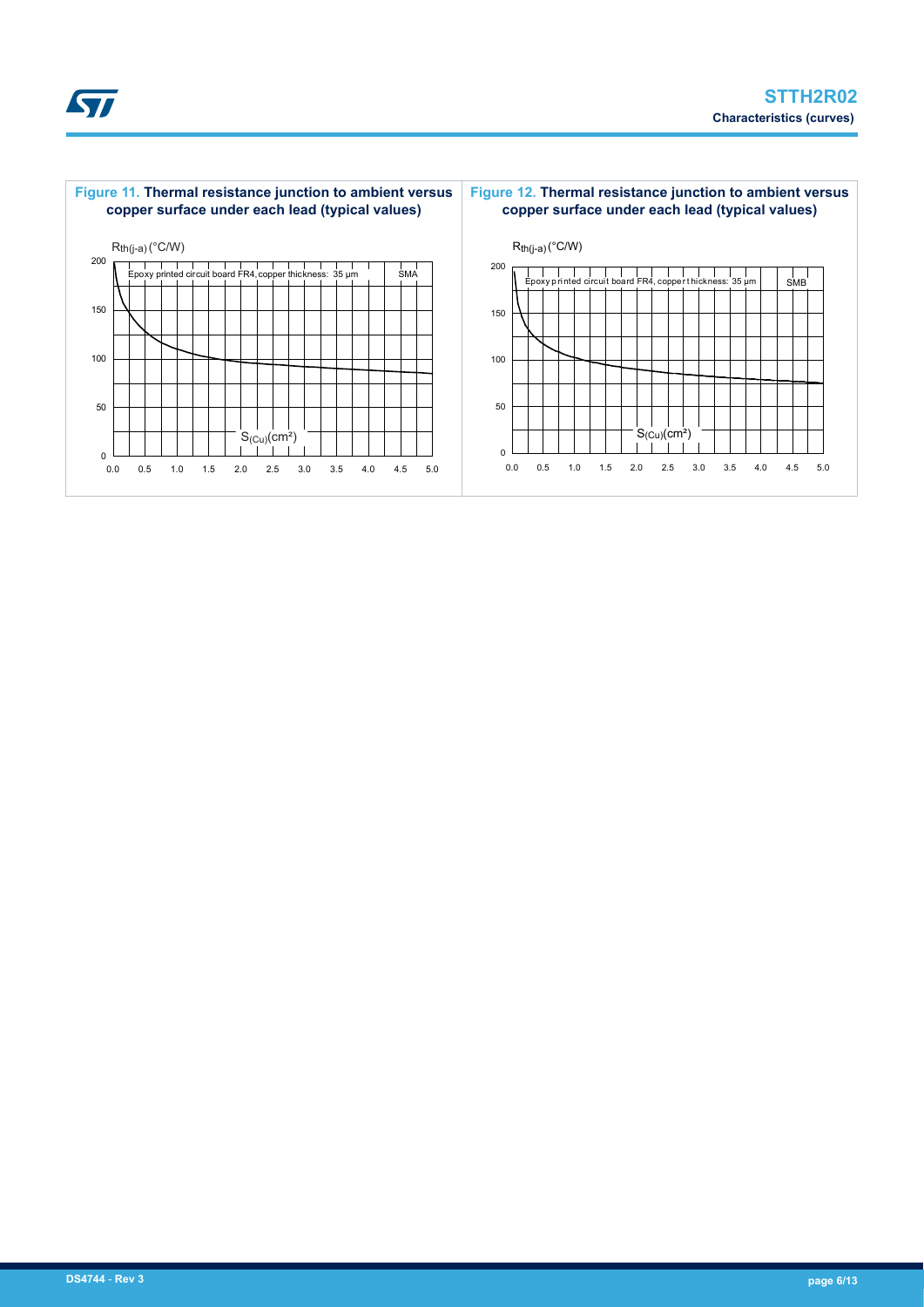# **2 Package information**

In order to meet environmental requirements, ST offers these devices in different grades of [ECOPACK](https://www.st.com/ecopack)® packages, depending on their level of environmental compliance. ECOPACK<sup>®</sup> specifications, grade definitions and product status are available at: [www.st.com.](http://www.st.com) ECOPACK® is an ST trademark.

### **2.1 SMA package information**

- Epoxy meets UL94, V0
- Cooling method : by conduction (C)



#### **Table 5. SMA package mechanical data**

|                | <b>Dimensions</b>  |      |       |                             |  |
|----------------|--------------------|------|-------|-----------------------------|--|
| Ref.           | <b>Millimeters</b> |      |       | Inches (for reference only) |  |
|                | Min.               | Max. | Min.  | Max.                        |  |
| A <sub>1</sub> | 1.90               | 2.45 | 0.074 | 0.097                       |  |
| A2             | 0.05               | 0.20 | 0.001 | 0.008                       |  |
| b              | 1.25               | 1.65 | 0.049 | 0.065                       |  |
| c              | 0.15               | 0.40 | 0.005 | 0.016                       |  |
| D              | 2.25               | 2.90 | 0.088 | 0.115                       |  |
| E              | 4.80               | 5.35 | 0.188 | 0.211                       |  |
| E1             | 3.95               | 4.60 | 0.155 | 0.182                       |  |
|                | 0.75               | 1.50 | 0.029 | 0.060                       |  |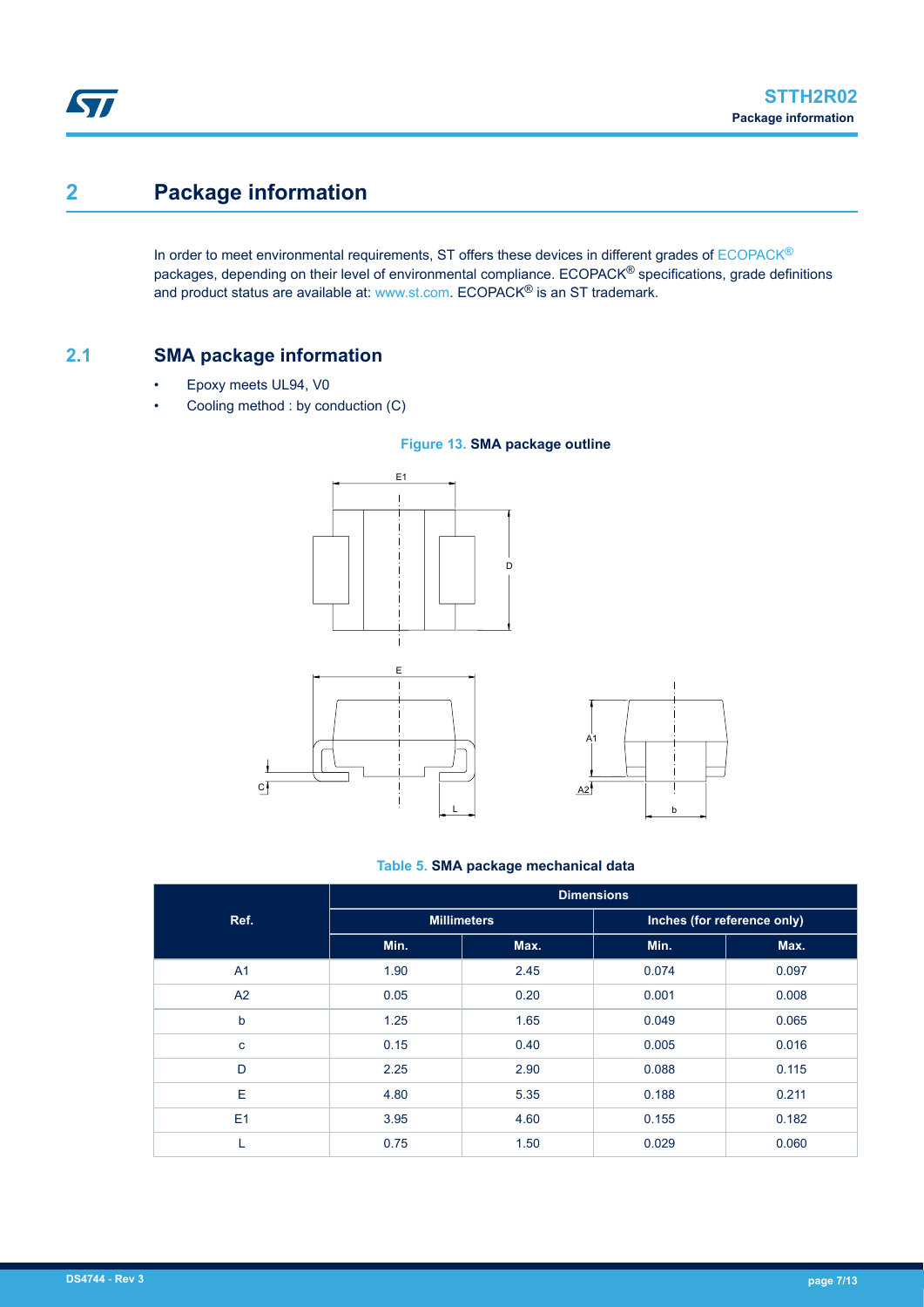

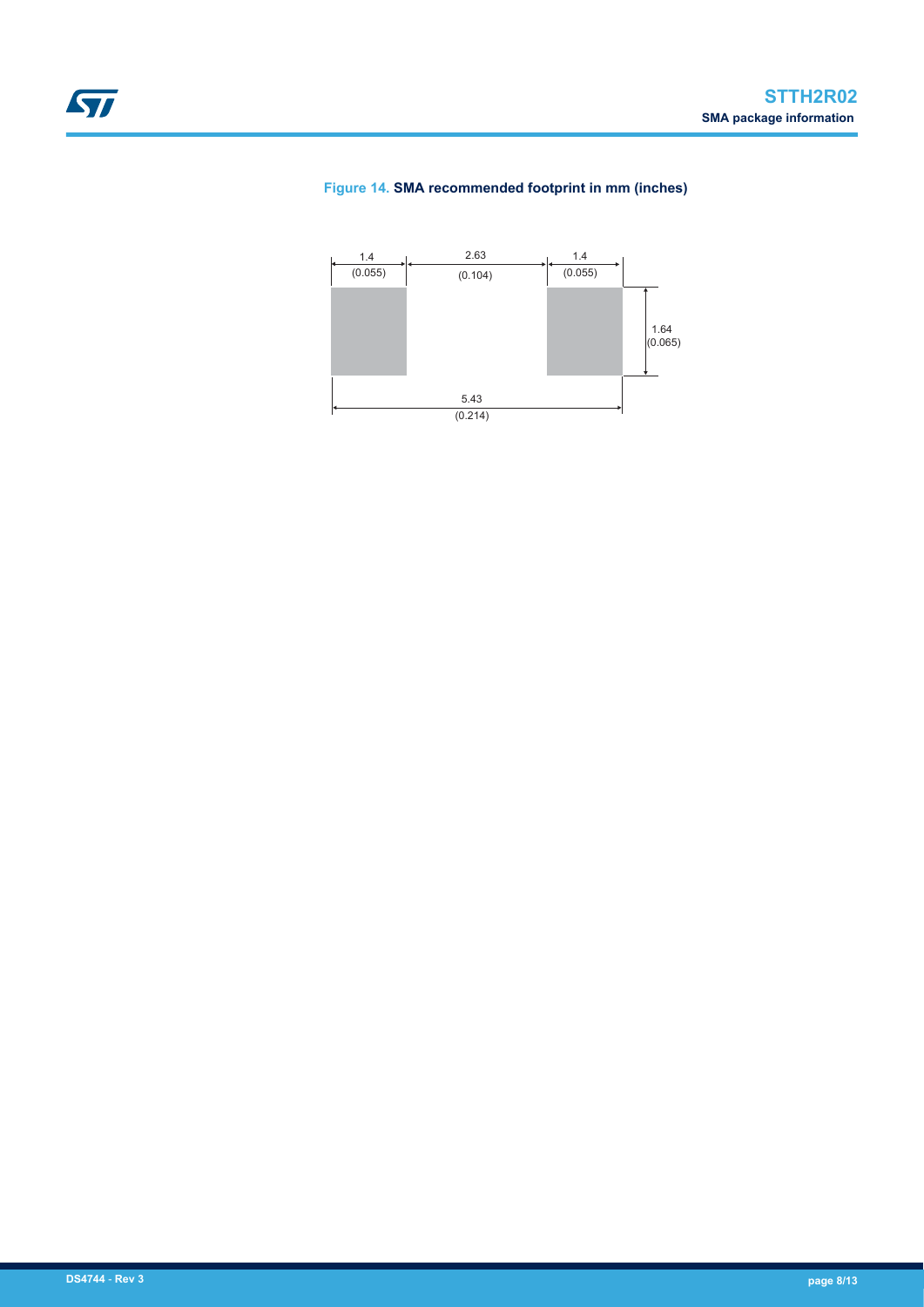## **2.2 SMB package information**

- Epoxy meets UL94, V0
- Lead-free package

**Figure 15. SMB package outline**





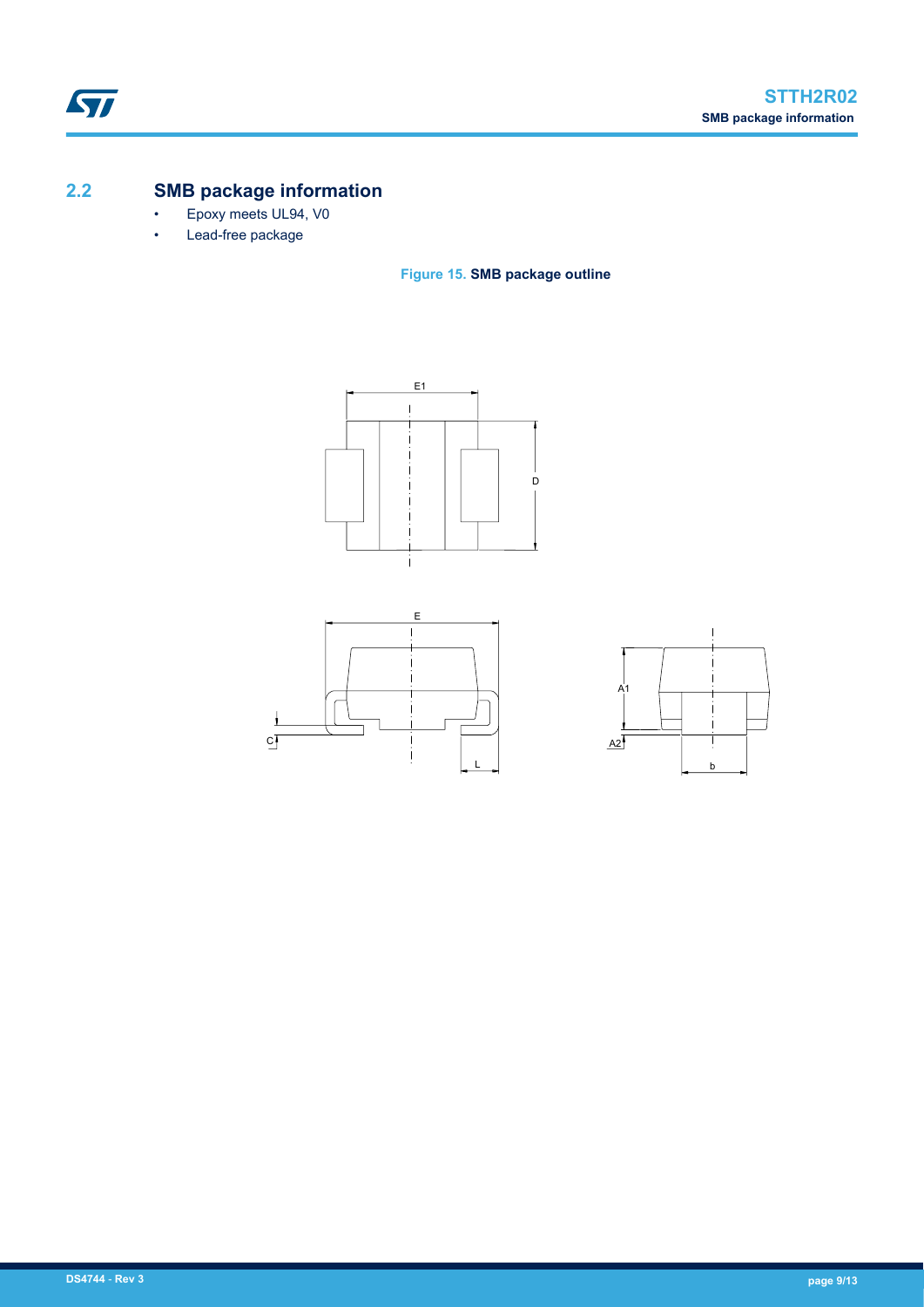### **Table 6. SMB package mechanical data**

|                | <b>Dimensions</b>  |      |                             |       |  |
|----------------|--------------------|------|-----------------------------|-------|--|
| Ref.           | <b>Millimeters</b> |      | Inches (for reference only) |       |  |
|                | Min.               | Max. | Min.                        | Max.  |  |
| A <sub>1</sub> | 1.90               | 2.45 | 0.074                       | 0.097 |  |
| A <sub>2</sub> | 0.05               | 0.20 | 0.001                       | 0.008 |  |
| þ              | 1.95               | 2.20 | 0.076                       | 0.087 |  |
| C              | 0.15               | 0.40 | 0.005                       | 0.016 |  |
| D              | 3.30               | 3.95 | 0.129                       | 0.156 |  |
| Е              | 5.10               | 5.60 | 0.200                       | 0.221 |  |
| E1             | 4.05               | 4.60 | 0.159                       | 0.182 |  |
|                | 0.75               | 1.50 | 0.029                       | 0.060 |  |

#### **Figure 16. SMB recommended footprint**

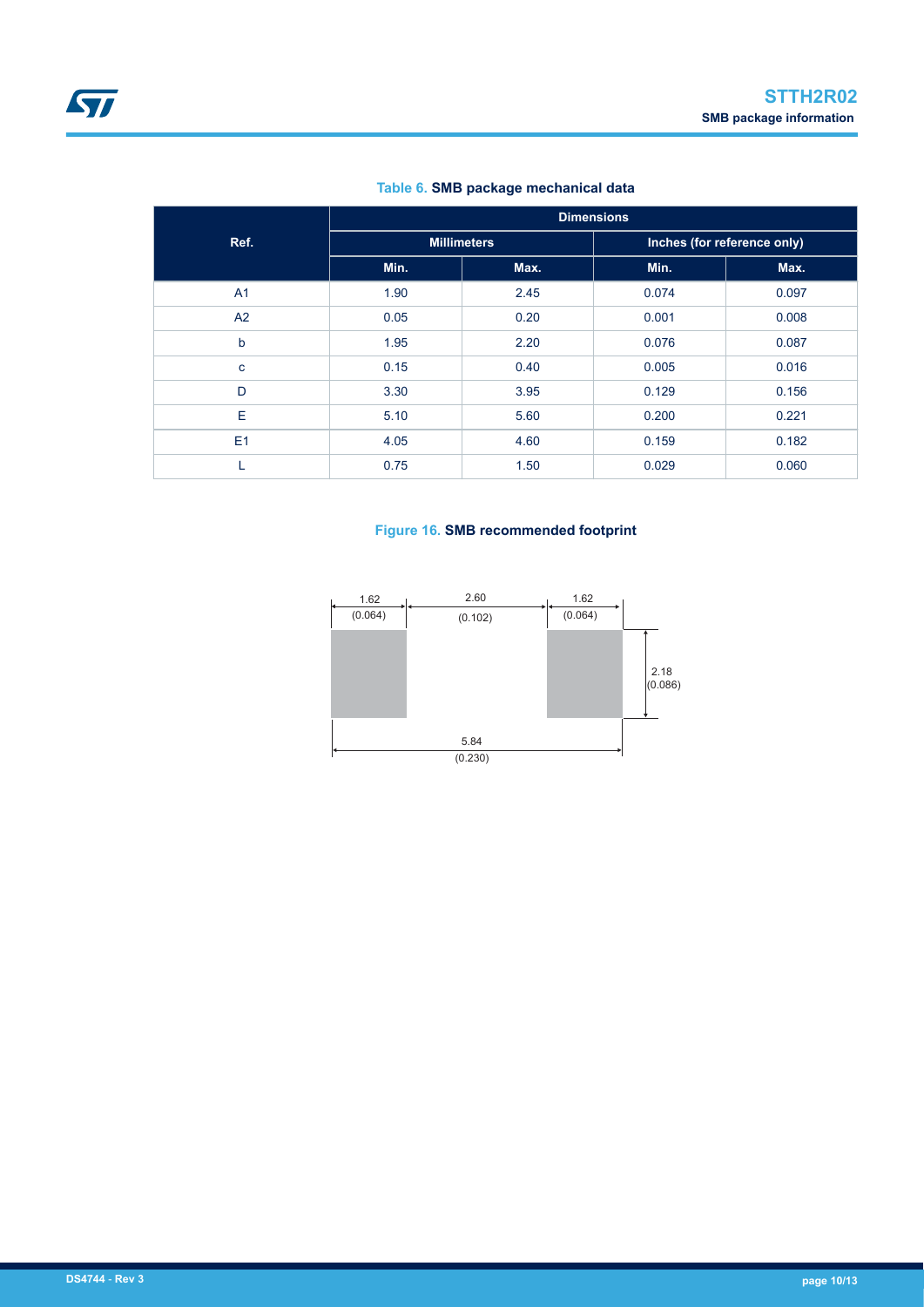# **3 Ordering information**

| Order code | <b>Marking</b>   | Package    | <b>Weight</b> | Base qty. | Delivery mode |
|------------|------------------|------------|---------------|-----------|---------------|
| STTH2R02A  | R <sub>2</sub> A | <b>SMA</b> | $0.068$ q     | 5000      | Tape and reel |
| STTH2R02U  | R2U              | <b>SMB</b> | $0.107$ q     | 2500      | Tape and reel |

### **Table 7. Ordering information**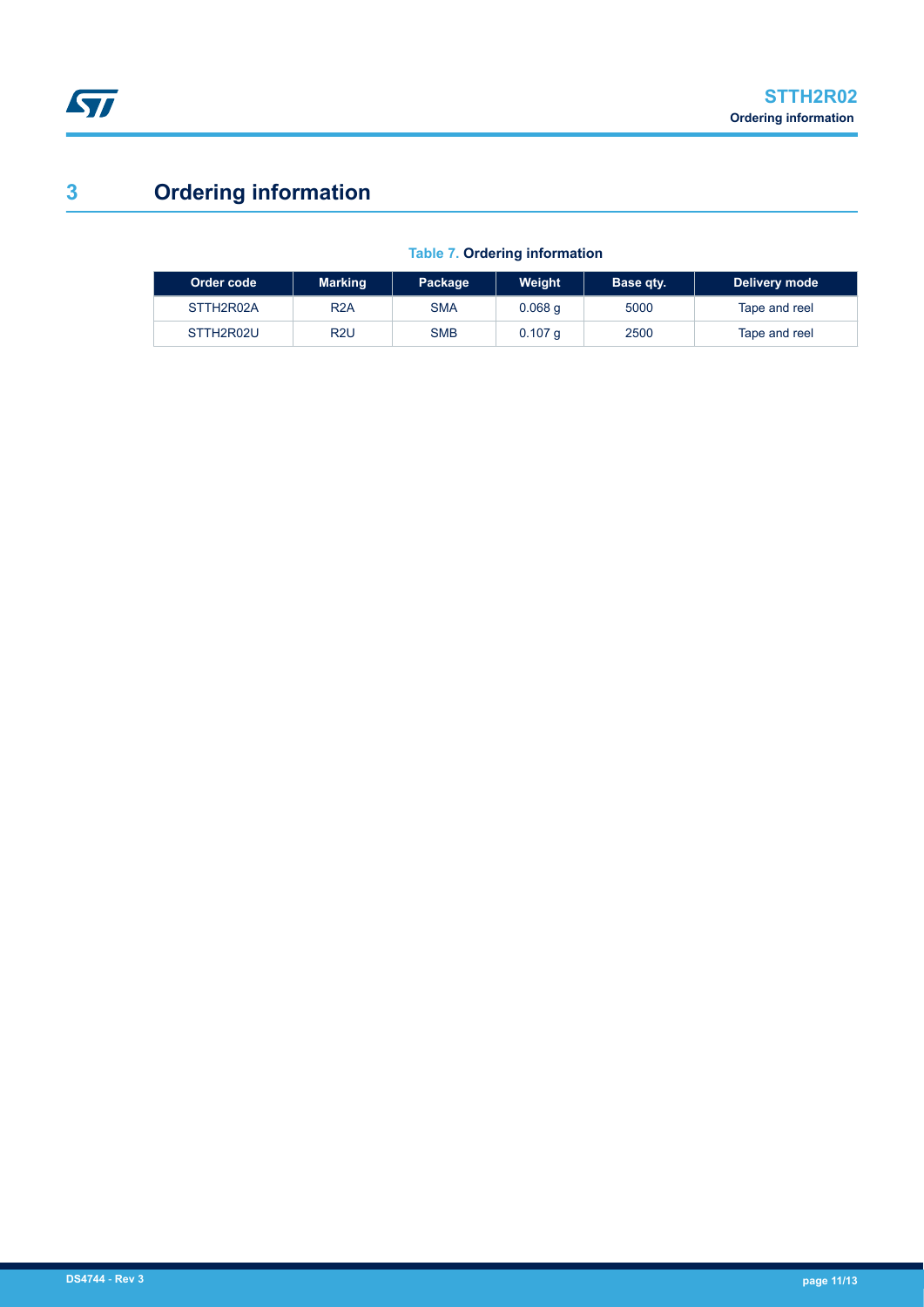## **Revision history**

### **Table 8. Document revision history**

| <b>Date</b> | <b>Revision</b> | <b>Changes</b>                                                    |
|-------------|-----------------|-------------------------------------------------------------------|
| 03-May-2006 |                 | First issue.                                                      |
| 13-Oct-2006 |                 | Maximum $T_i$ set to 175 $\degree$ C for all packages in Table 1. |
| 11-Dec-2018 |                 | Removed DO-15 package information.                                |